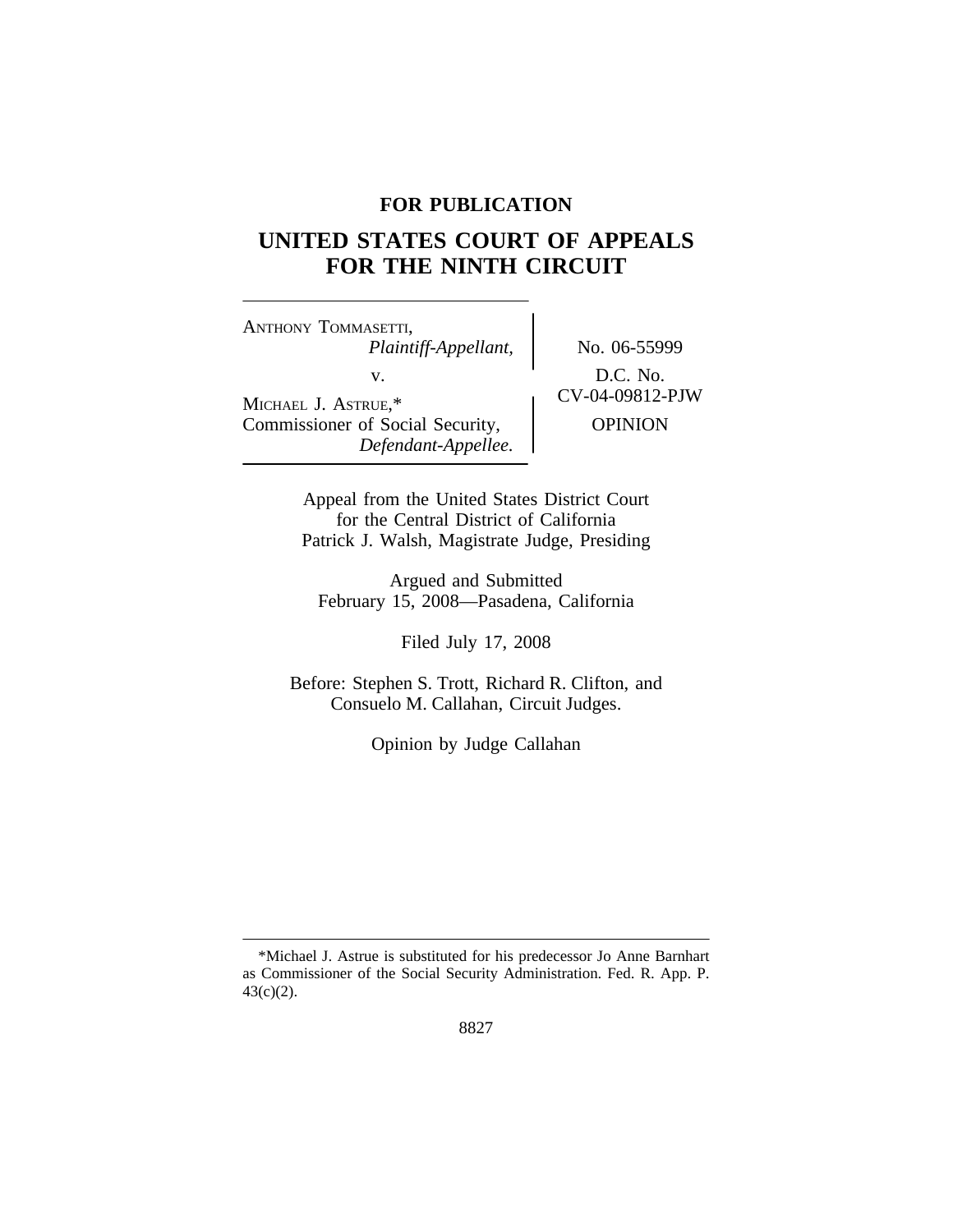## **COUNSEL**

Young Cho, Esq., Law Offices of Lawrence D. Rohlfing Attorneys At Law, for plaintiff-appellant Anthony Tommasetti.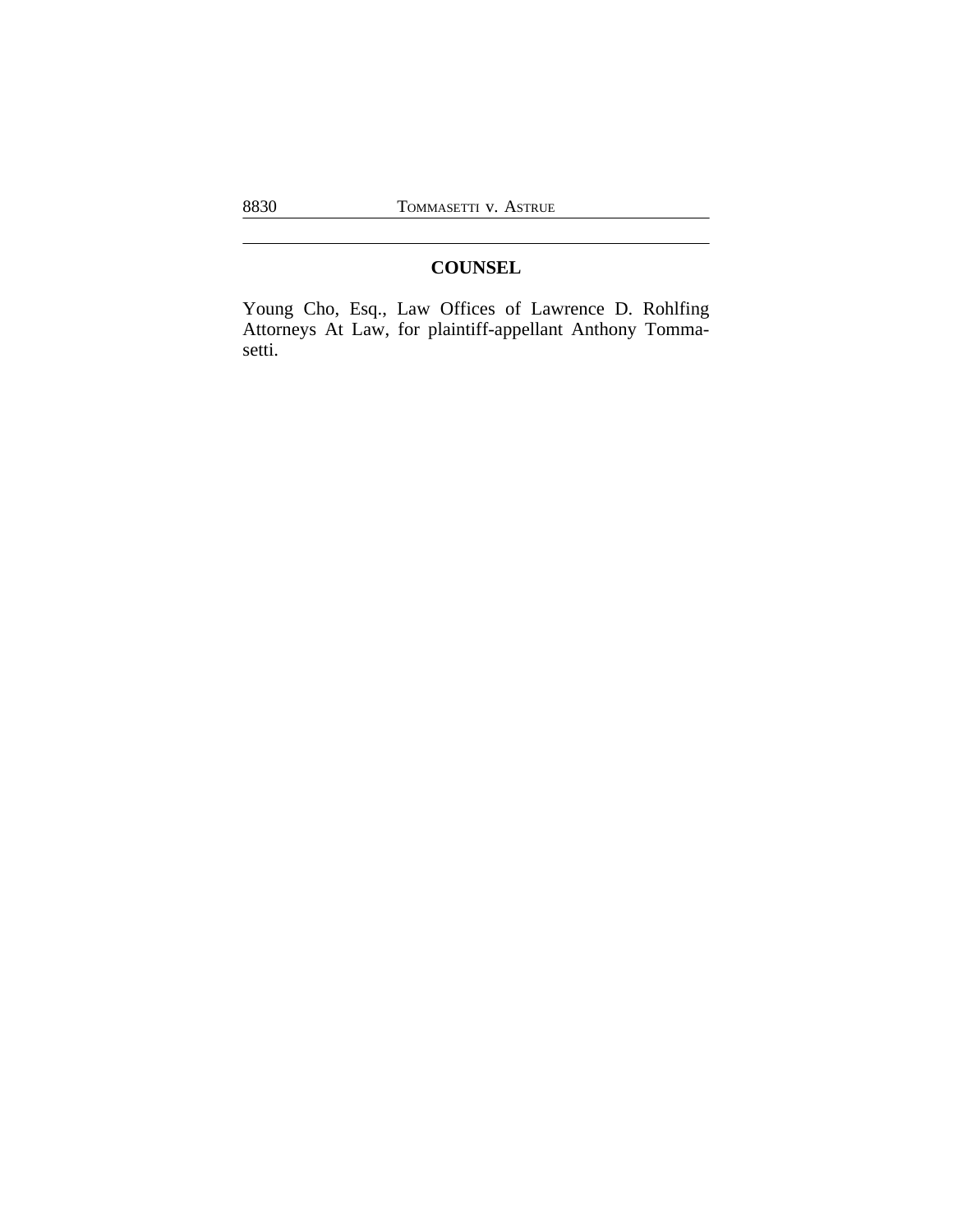| TOMMASETTI V. ASTRUE | 8831 |
|----------------------|------|
|                      |      |

Peter D. Keisler, Assistant Attorney General, George S. Cardona, Acting United States Attorney, Lucille Gonzales Meis, Regional Chief Counsel, Region IX, and Geralyn A. Gulseth (Argued), Special Assistant U.S. Attorney, for defendantappellee Michael J. Astrue, Commissioner of Social Security.

#### **OPINION**

## CALLAHAN, Circuit Judge:

Anthony Tommasetti ("Tommasetti") filed an application for Social Security benefits claiming that he was unable to work because of lower back pain and diabetes mellitus. After an initial denial of that application, and following what the district court characterized as an "administrative odyssey," the Social Security Appeals Council remanded Tommasetti's claim to a new Administrative Law Judge ("ALJ") to conduct a de novo hearing. At that hearing, the ALJ took testimony from a medical expert, a vocational expert ("VE"), and Tommasetti. After largely rejecting the opinion of one of Tommasetti's treating physicians and finding Tommasetti's testimony not credible, the ALJ concluded, based almost entirely on the VE's testimony, that Tommasetti could perform his past work. Alternatively, the ALJ found that Tommasetti could perform other work in the national economy and local economy. The Appeals Council declined jurisdiction over Tommasetti's appeal, and the district court affirmed the ALJ's decision as supported by substantial evidence.

We hold that the ALJ provided "clear and convincing" reasons for rejecting Tommasetti's testimony as not credible. *See Smolen v. Chater*, 80 F.3d 1273, 1283-84 (9th Cir. 1996). We further conclude that the ALJ provided "specific and legitimate" reasons based on substantial evidence for her partial rejection of the treating physician's opinion. *See Lester v. Chater*, 81 F.3d 821, 830-31 (9th Cir. 1995). Finally, we hold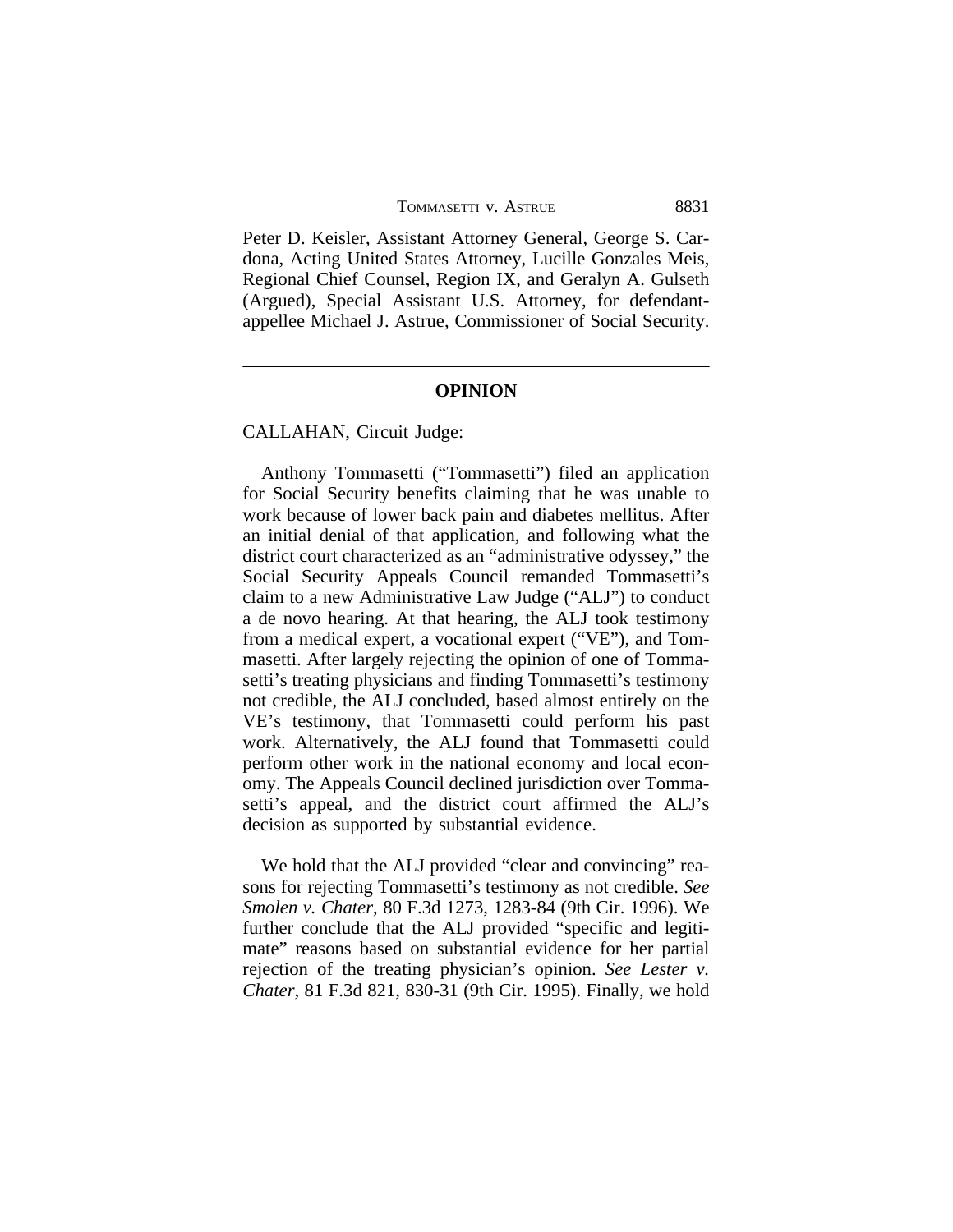that although the ALJ erred in finding that Tommasetti could perform past work, *see Johnson v. Shalala*, 60 F.3d 1428, 1434-35 (9th Cir. 1995), this error was harmless because the ALJ properly decided that Tommasetti could perform other work in the economy. *See Robbins v. Soc. Sec. Admin.*, 466 F.3d 880, 885 (9th Cir. 2006). Accordingly, we affirm the district court's decision.

## **I. Background**

## **A. Tommasetti's Relevant Personal and Medical History**

Tommasetti was 53 years old on the alleged date of onset of his medical conditions at issue here, and he was 59 years old when his disability insurance expired in December 1999. Tommasetti attended college in Italy, has training in electronics, and previously worked as an electronics technician and TV repair person. He was involved in a car accident in April 1994 and was in pain until October 1994. Later that year he fell off a ladder while working. He was involved in subsequent car accidents in 1999 and 2000.

While Tommasetti saw several physicians, at issue on appeal is Dr. Andrea Nachenberg's reports based on her intermittent treatment of Tommasetti.**<sup>1</sup>** Dr. Nachenberg first saw Tommasetti in March 1995, at which time she noted his claims of back pain and inability to stay in one position for more than ten minutes. Upon conducting a physical exam she noted "no evidence of weakness" and "minimal tenderness" on palpation. She diagnosed a "probable lumbosacral strain superimposed on osteoarthritis of the lumbar spine." She saw him again in July 1996 for right shoulder and right knee pain, and in October 1996 for lower back pain. An x-ray of his back revealed spurring and narrowing of the L4-5 and L5-S1 interspaces. Tommasetti again saw Dr. Nachenberg in March 1997 and November 1997 about lower back pain. In December

**<sup>1</sup>**Dr. Nachenberg did not testify at the administrative hearing.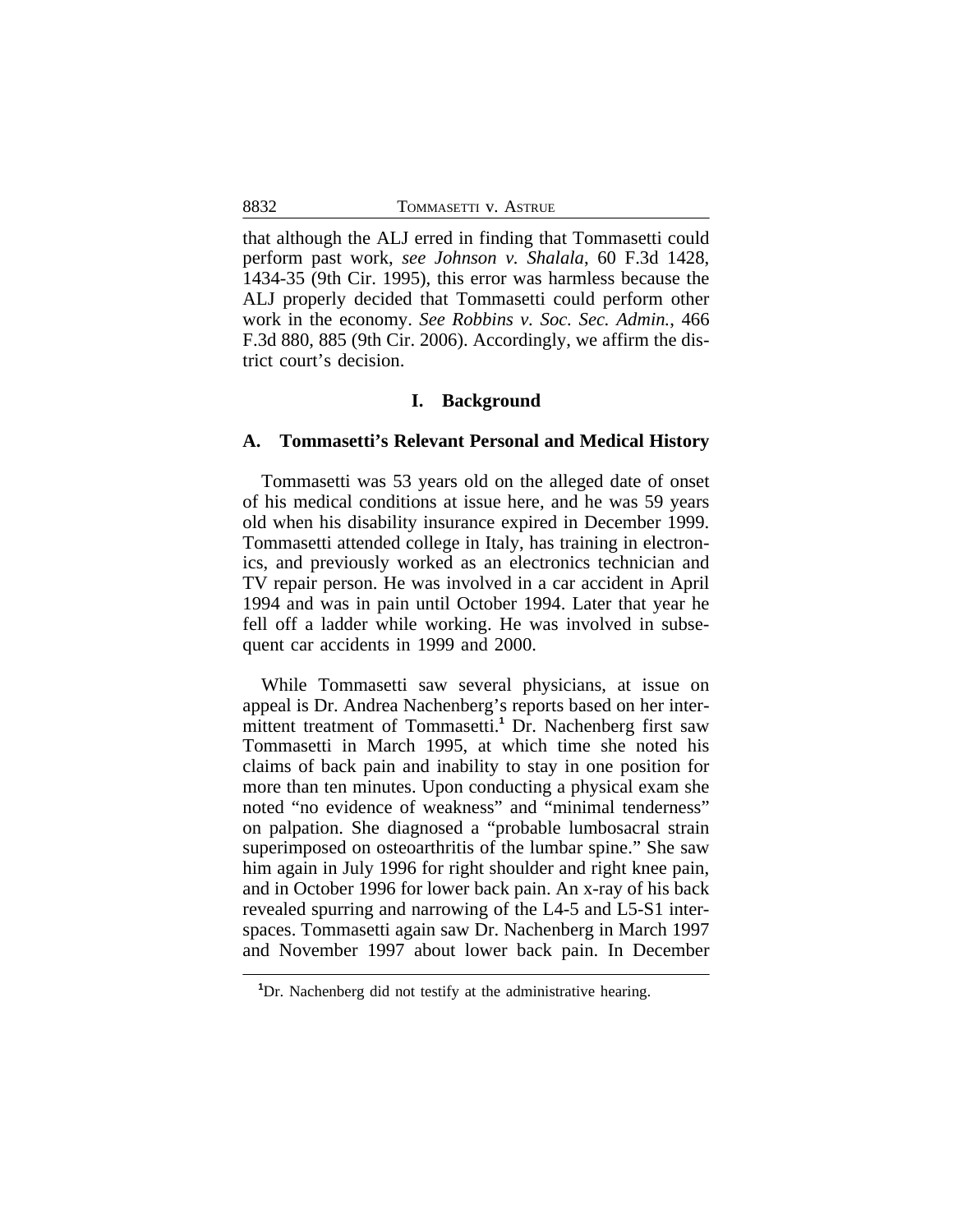| TOMMASETTI V. ASTRUE | 8833 |
|----------------------|------|
|                      |      |

1997, Dr. Nachenberg wrote a letter that summarized Tommasetti's medical history and concluded that she did "not expect him to recover significantly at this time." Dr. Nachenberg next saw Tommasetti in September 1998 and completed a "Musculoskeletal System Residual Functional Capacity Questionnaire" ("Questionnaire"). She stated that Tommasetti could sit continuously for ten minutes, and for up to four hours in an eight-hour workday; stand continuously for thirty minutes, and for up to two hours in an eight-hour workday; required use of a lumbosacral corset; and could at most occasionally lift ten pounds.

## **B. Hearing Testimony**

Tommasetti testified at the hearing before the ALJ regarding his lower back pain and diabetes. He testified that he could not stand, walk, climb ladders, or work; but that he could have a job where he was on his feet for no more than two hours a day, without ladder-climbing. He claimed that at the time in question he could lift at most a few pounds. He also stated that he stopped taking prescribed medicine in 1995 or 1996 due to dizziness, and he could not recall if a doctor had prescribed the walking cane he intermittently used. He further testified that he had made no attempts to work and that he supported himself with \$97,000 in savings. Contrary to previous representations, Tommasetti testified that diabetes was not a disabling problem and that medication properly controlled it.

At the hearing, the ALJ took testimony from Dr. Wiseman, an agency medical expert who testified based on his review of Tommasetti's medical records. The ALJ found Dr. Wiseman's testimony to be "somewhat equivocal." Although Dr. Wiseman opined that Tommasetti had elected to limit himself based on self-chosen limitations, he refused to definitively assess Tommasetti's condition. Instead, he merely "accepted" what Dr. Nachenberg stated. He did not, however, explicitly endorse Dr. Nachenberg's assessment.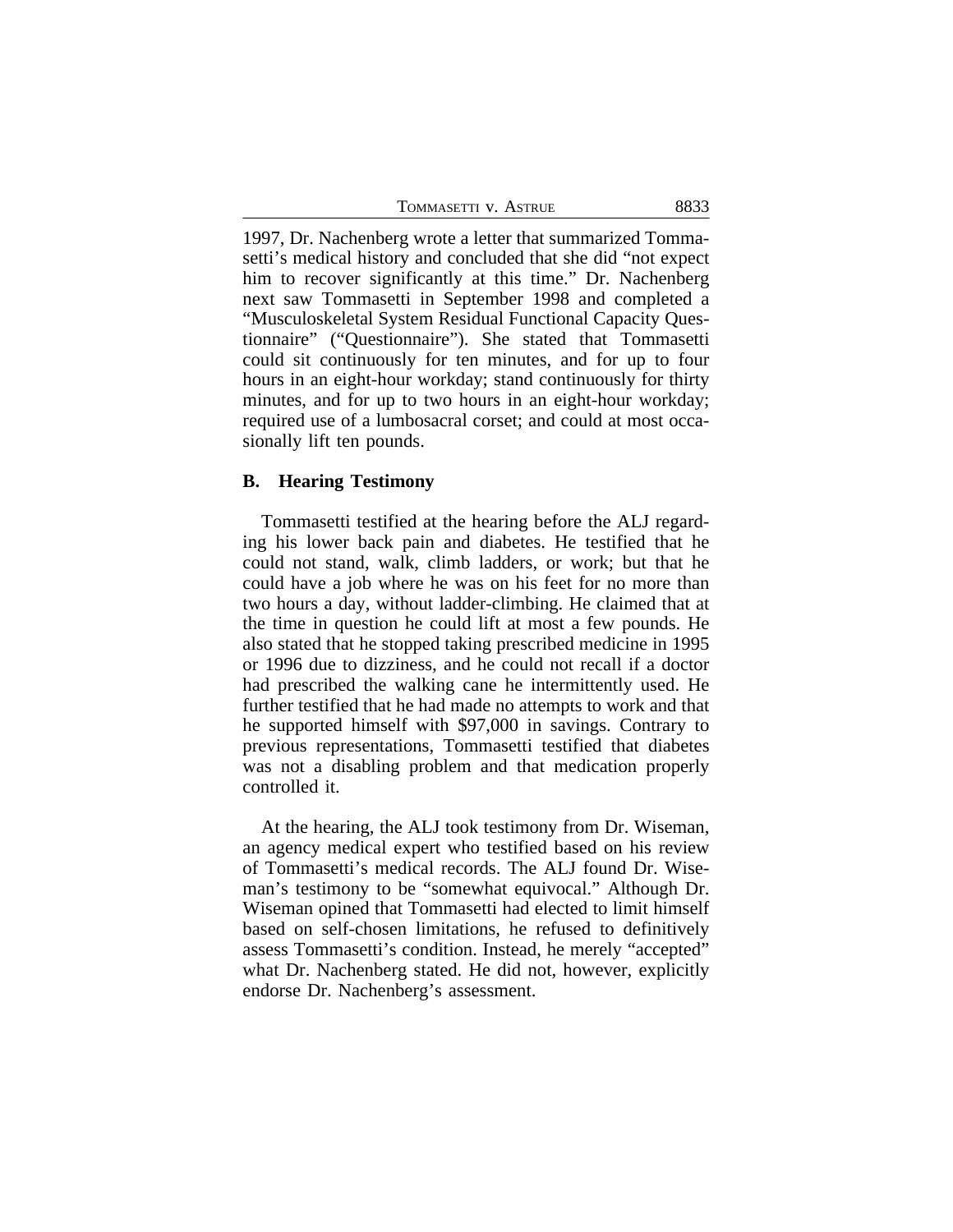The VE testified regarding Tommasetti's ability to perform his prior work and other work in the national economy and local economy. The VE noted that Tommasetti previously worked in electronics assembly and TV repair. The VE responded to hypothetical questions based on the following residual functioning capacity: capable of lifting up to ten pounds, standing or walking for six hours in an eight-hour workday (in two-hour increments), and sitting for six hours in an eight-hour workday. Regarding prior work as an electronics assembler, the VE opined that Tommasetti could not perform that work as he had previously performed it, but concluded without much elaboration that he could perform it as it is "typically performed." The VE also testified that Tommasetti could perform work in the national economy as a semiconductor assembler, for which there were 100,000 jobs nationally and 9,000 jobs regionally.

## **II. Standards of Review**

We review the district court's order affirming the ALJ's denial of social security benefits de novo, *Burch v. Barnhart*, 400 F.3d 676, 679 (9th Cir. 2005), and will disturb the denial of benefits only if the decision "contains legal error or is not supported by substantial evidence." *Orn v. Astrue*, 495 F.3d 625, 630 (9th Cir. 2007) (citation omitted). Substantial evidence is " 'such relevant evidence as a reasonable mind might accept as adequate to support a conclusion.' " *Id*. (quoting *Burch*, 400 F.3d at 679). The "evidence must be more than a mere scintilla but not necessarily a preponderance." *Connett v. Barnhart*, 340 F.3d 871, 873 (9th Cir. 2003) (citation omitted). The ALJ's findings will be upheld "if supported by inferences reasonably drawn from the record . . . ." *Batson v. Comm'r of Soc. Sec. Admin.*, 359 F.3d 1190, 1193 (9th Cir. 2004). The court will uphold the ALJ's conclusion when the evidence is susceptible to more than one rational interpretation. *Burch*, 400 F.3d at 679; *Batson*, 359 F.3d at 1193. Finally, the court will not reverse an ALJ's decision for harmless error, which exists when it is clear from the record that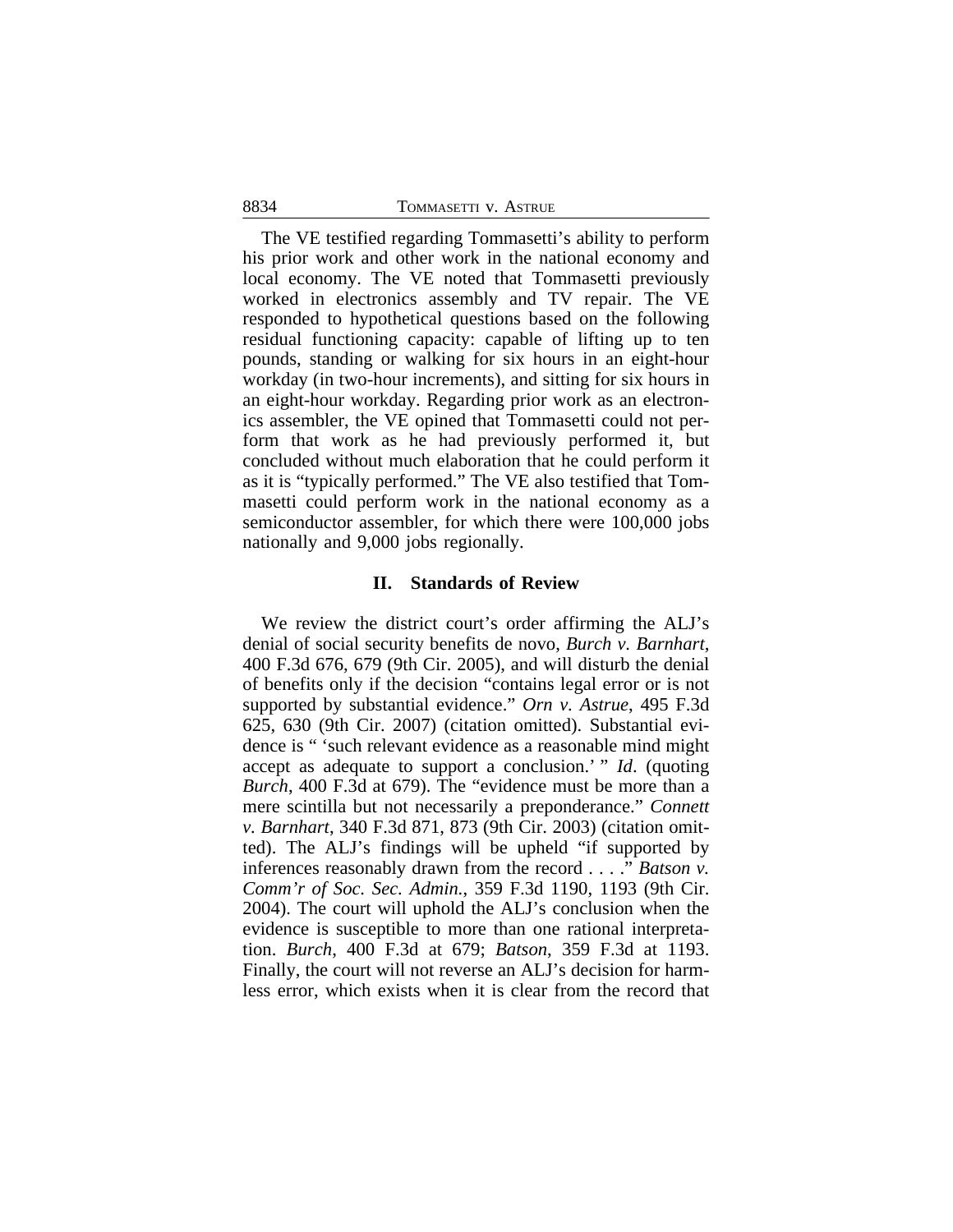"the ALJ's error was 'inconsequential to the ultimate nondisability determination.' " *Robbins*, 466 F.3d at 885 (quoting *Stout v. Comm'r, Soc. Sec. Admin.*, 454 F.3d 1050, 1055-56 (9th Cir. 2006)).

#### **III. Discussion**

The ALJ used the required five-step sequential framework to determine whether Tommasetti was disabled. *See* 20 C.F.R. § 404.1520; *see also Burch*, 400 F.3d at 679. At step one, the ALJ found that Tommasetti had not engaged in substantial gainful activity during the relevant period. At step two, the ALJ concluded that Tommasetti "satisfied the threshold or de minimus step of having a severe impairment" by reason of his lumbosacral condition and diabetes mellitus. At step three, the ALJ found that Tommasetti's back condition and diabetes did not meet or equal one of the listed impairments in the regulations. At step four, based on the residual functional capacity determination and the VE's testimony, the ALJ concluded that Tommasetti was able to perform past relevant work as an electronics assembler. However, acknowledging "confusion in the analysis of past relevant work" and her hesitation "to play expert," the ALJ made an alternative step five finding that, assuming Tommasetti could not perform past work, he could still perform other work in the national or local economy as a semiconductor assembler.

#### **A. Adverse Credibility Determination**

Tommasetti argues that the ALJ's adverse credibility finding is not supported by the record. In order to find Tommasetti's testimony regarding the severity of his pain and impairments unreliable, the ALJ was required to make "a credibility determination with findings sufficiently specific to permit the court to conclude that the ALJ did not arbitrarily discredit claimant's testimony." *Thomas v. Barnhart*, 278 F.3d 947, 958 (9th Cir. 2002). The ALJ conducts a two-step analysis to assess subjective testimony where, under step one,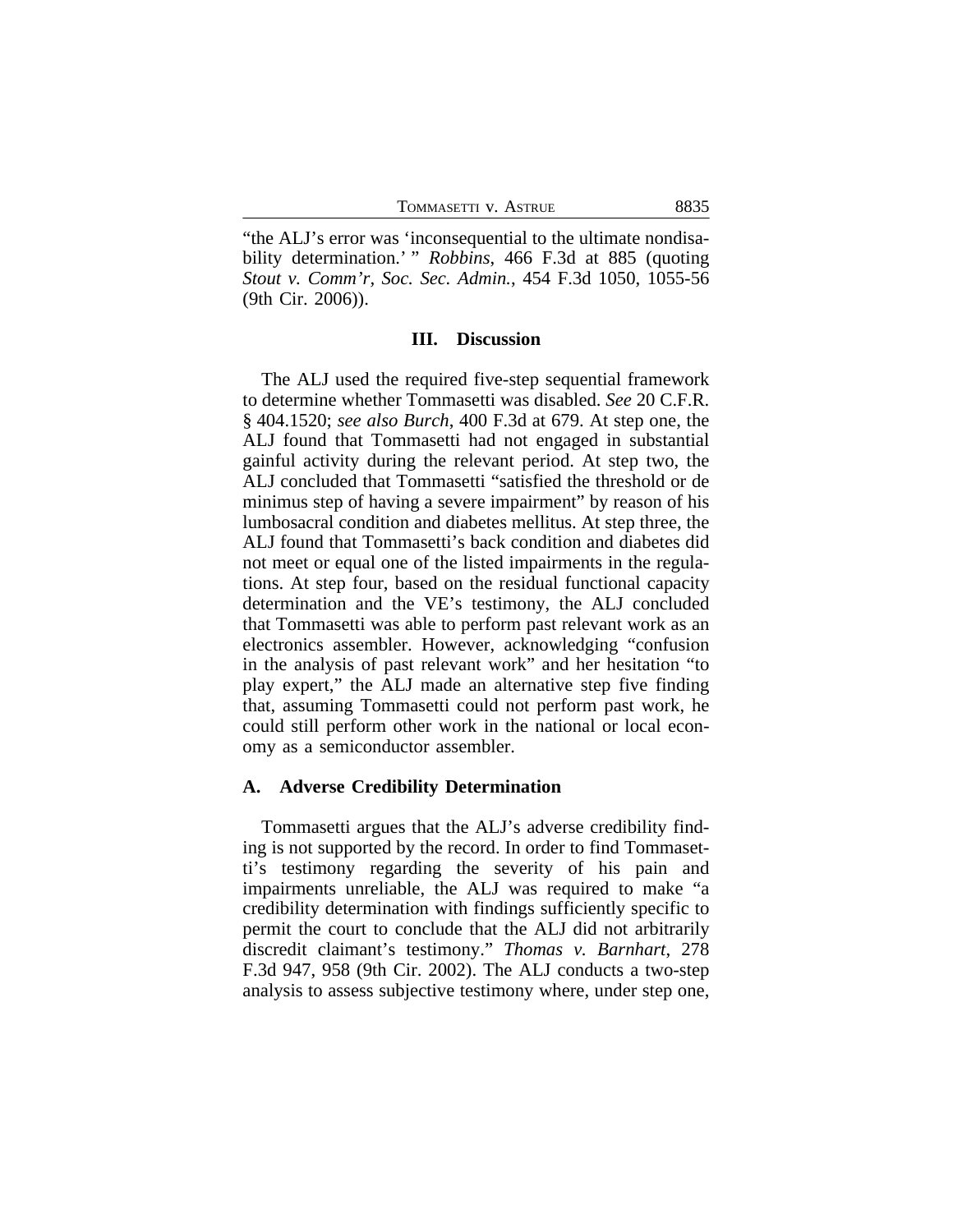the claimant "must produce objective medical evidence of an underlying impairment" or impairments that could reasonably be expected to produce some degree of symptom. *Smolen*, 80 F.3d at 1281-82. If the claimant meets this threshold and there is no affirmative evidence of malingering, "the ALJ can reject the claimant's testimony about the severity of her symptoms only by offering specific, clear and convincing reasons for doing so." *Id.* at 1281, 1283-84. The ALJ may consider many factors in weighing a claimant's credibility, including "(1) ordinary techniques of credibility evaluation, such as the claimant's reputation for lying, prior inconsistent statements concerning the symptoms, and other testimony by the claimant that appears less than candid; (2) unexplained or inadequately explained failure to seek treatment or to follow a prescribed course of treatment; and (3) the claimant's daily activities." *Id.* at 1284; *see Orn*, 495 F.3d at 637-39. If the ALJ's finding is supported by substantial evidence, the court "may not engage in second-guessing." *Thomas*, 278 F.3d at 959.

**[1]** Here, the ALJ gave Tommasetti "the benefit of the doubt" that he had a verifiable impairment and, therefore, the ALJ was required to provide clear and convincing reasons in support of her adverse credibility finding. The ALJ provided several permissible reasons. First, she inferred that Tommasetti's pain was not as all-disabling as he reported in light of the fact that he did not seek an aggressive treatment program and did not seek an alternative or more-tailored treatment program after he stopped taking an effective medication due to mild side effects. This is a permissible inference. *See Parra v. Astrue*, 481 F.3d 742, 750-51 (9th Cir. 2007) (stating that "evidence of 'conservative treatment' is sufficient to discount a claimant's testimony regarding severity of an impairment"); *see also Meanel v. Apfel*, 172 F.3d 1111, 1114 (9th Cir. 1999) (rejecting subjective pain complaints where petitioner's "claim that she experienced pain approaching the highest level imaginable was inconsistent with the 'minimal, conser-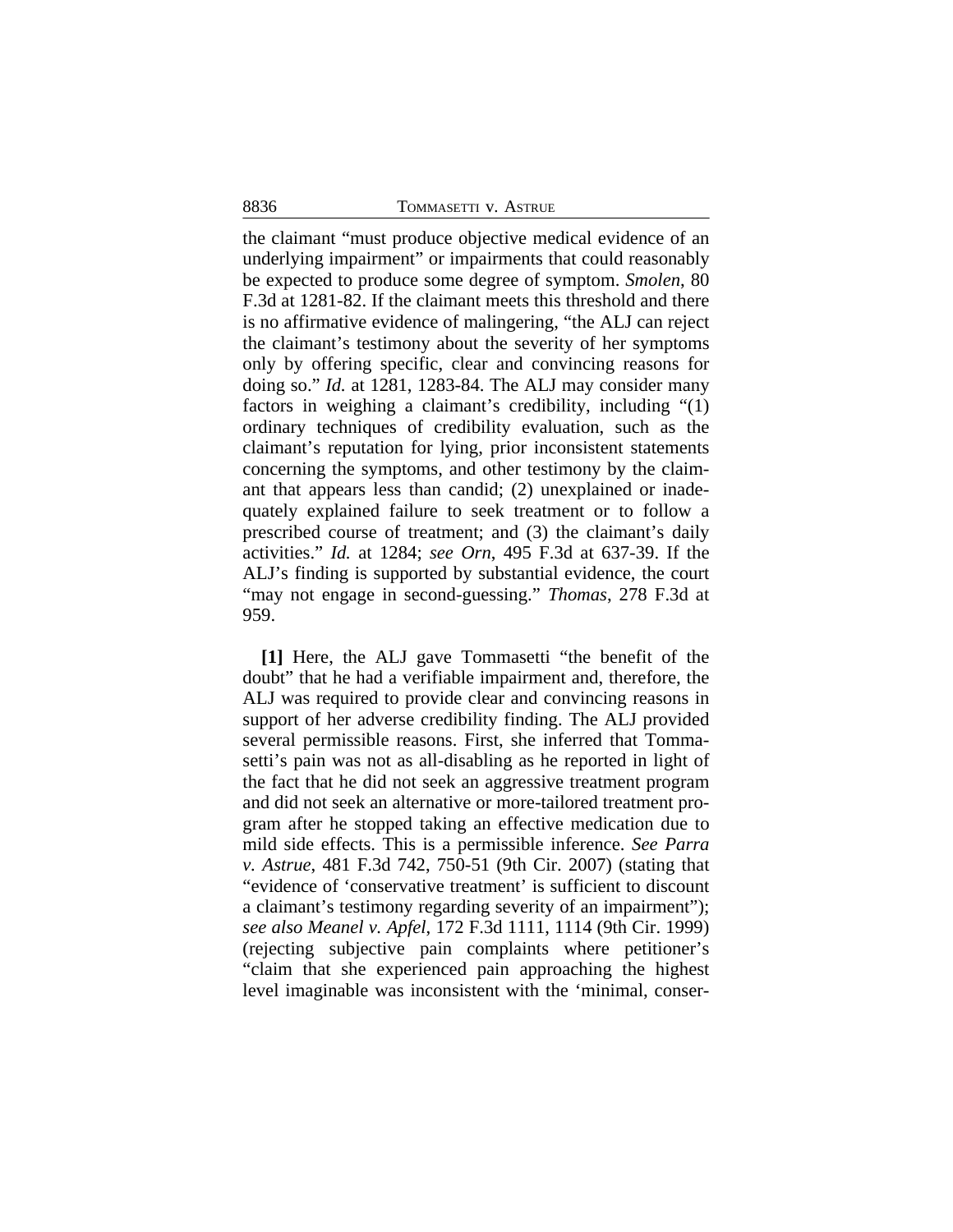vative treatment' that she received").**<sup>2</sup>** The record reflects that Tommasetti responded favorably to conservative treatment including physical therapy and the use of anti-inflammatory medication, a transcutaneous electrical nerve stimulation unit, and a lumbosacral corset. Such a response to conservative treatment undermines Tommasetti's reports regarding the disabling nature of his pain.

**[2]** Second, the ALJ cited that Tommasetti was a "vague witness" with respect to the alleged period of disability and pain symptoms. The ALJ may rely on ordinary techniques of credibility evaluation. *Smolen*, 80 F.3d at 1284. The record supports the ALJ's determinations that on questioning Tommasetti "was not clear or certain insofar as his self-assessed work capabilities," and that he was not "a precise judge of his own capacities." She further commented that Tommasetti had made no attempts to perform sedentary work and had provided only a vague explanation as to why: "Because I cooked. I would feel good." The ALJ also noted that Tommasetti could not recall whether the cane he occasionally used was prescribed by a doctor.

**[3]** Third, the ALJ pointed to Tommasetti's testimony that his severe diabetes was not a "disabling problem," was controlled by medication, and was not the reason he stopped working. This testimony undermines Tommasetti's prior claims that his diabetes was among his disabling conditions. *See Smolen*, 80 F.3d at 1284.

**<sup>2</sup>**Tommasetti testified that his doctors suggested back surgery, but that he did not want to risk the procedure. Although not expressly relied on by the ALJ, the district court contrasted Tommasetti's reluctance to undergo back surgery to possibly end his debilitating pain with his willingness to risk an invasive elective surgery that would correct a largely cosmetic urological condition. Because the ALJ did not rely on this reason in support of her credibility determination, we may not rely upon it here. *See Connett*, 340 F.3d at 874 ("We are constrained to review the reasons the ALJ asserts.").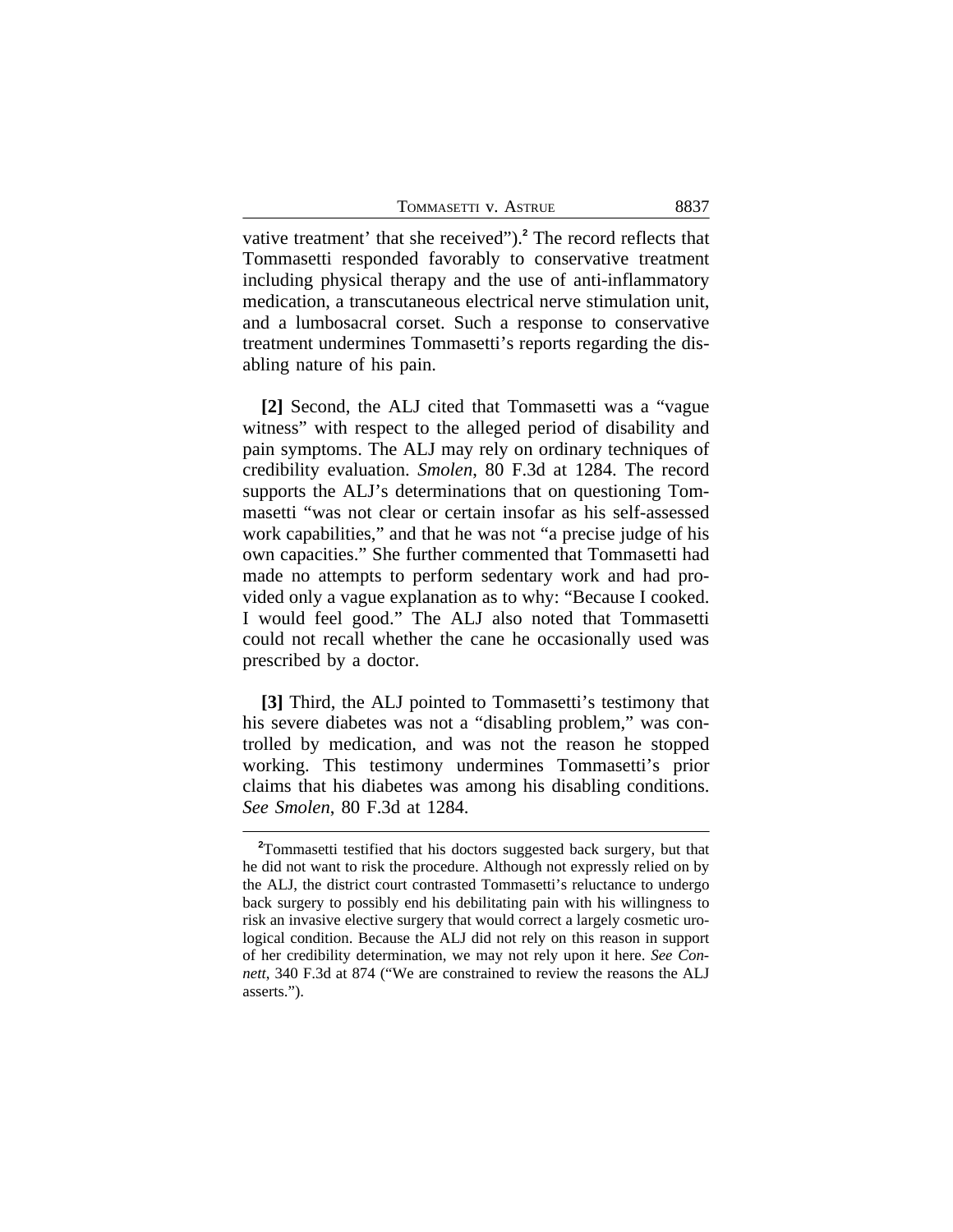**[4]** Fourth, the ALJ stated that regarding the period in question Tommasetti "may not have been motivated to work due to his then large financial reserve." Although some might not consider \$97,000 to be a large financial reserve, we cannot say that the ALJ's inference regarding Tommasetti's motivation to work based on this savings was unreasonable. *See Sample v. Schweiker*, 694 F.2d 639, 642 (9th Cir. 1982) (stating that in reaching findings the ALJ "is entitled to draw inferences logically flowing from the evidence").

**[5]** Finally, the ALJ doubted Tommasetti's testimony about the extent of his pain and limitations based on his ability to travel to Venezuela for an extended time to care for an ailing sister. The ALJ could properly infer from this fact that Tommasetti was not as physically limited as he purported to be. *Id.***<sup>3</sup>**

**[6]** The ALJ's reasons for discounting Tommasetti's testimony are supported by substantial evidence in the record. Accordingly, we will not disturb the ALJ's adverse credibility finding.

#### **B. Rejection of Dr. Nachenberg's Opinion**

**[7]** Tommasetti next argues that the ALJ improperly discounted the opinion of his treating physician, Dr. Andrea Nachenberg, regarding Tommasetti's physical limitations. Dr. Nachenberg completed the Questionnaire, in which she opined that Tommasetti could sit continuously for ten minutes, sit for four hours in an eight-hour workday, stand continuously for thirty minutes, stand/walk for two hours in an eight-hour workday, required an ability to sit and stand at will, needed unscheduled breaks, and could at most occasionally lift ten pounds. The ALJ rejected Dr. Nachenberg's opinion only to the limited extent that it ruled out Tommasetti's "capacity for sedentary work" during the period in question.

**<sup>3</sup>**Although Tommasetti raises the fact that he had to see a physician for exacerbation of his back pain while in Venezuela, the physician only considered Tommasetti "unable to do strong physical work."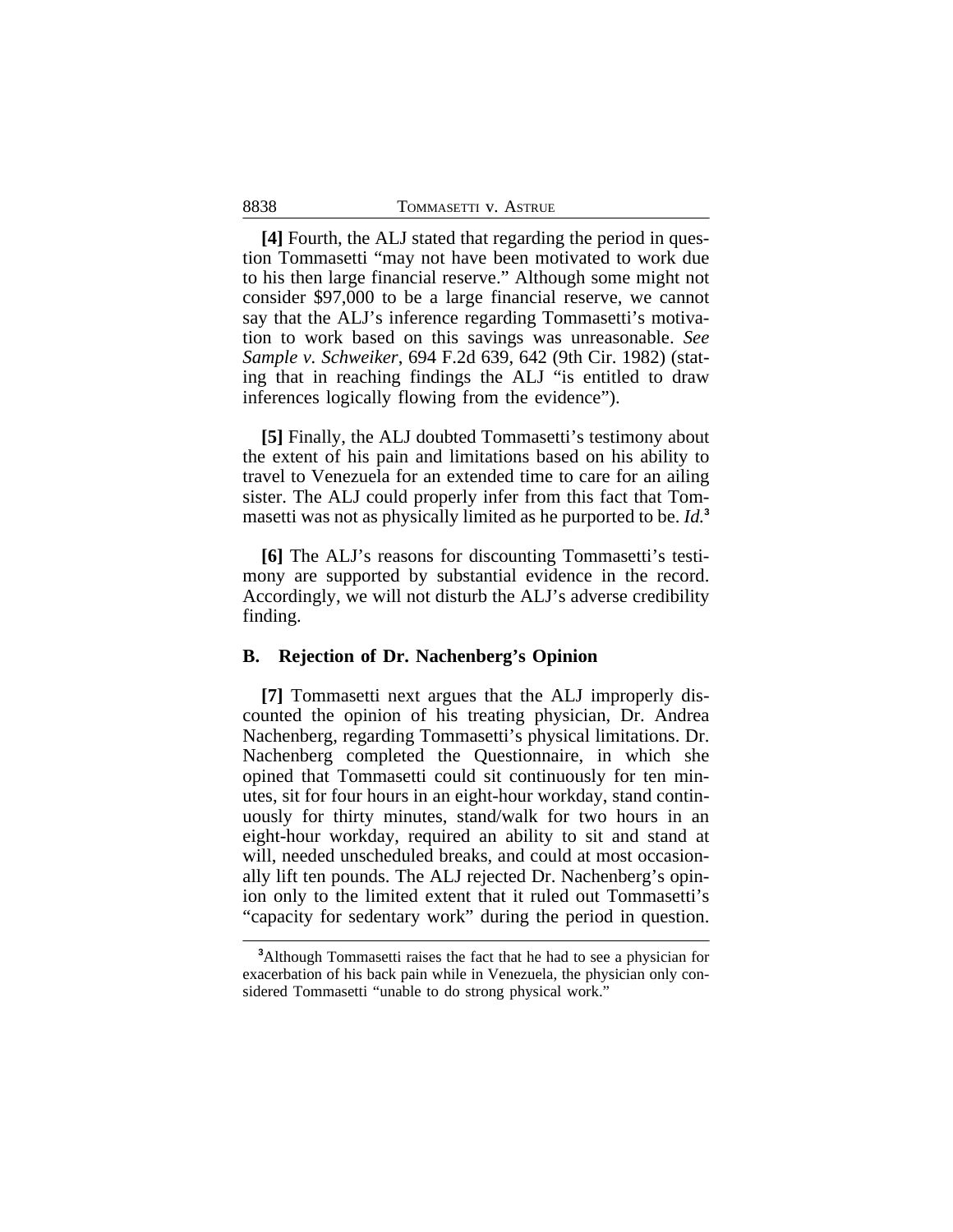| TOMMASETTI V. ASTRUE | 8839 |
|----------------------|------|
|                      |      |

The ALJ must consider all medical opinion evidence. 20 C.F.R. § 404.1527(b). Although the ALJ is not bound by an expert medical opinion on the ultimate question of disability, she must provide "specific and legitimate" reasons for rejecting the opinion of a treating physician. *Lester*, 81 F.3d at 830- 31. "The ALJ can meet this burden by setting out a detailed and thorough summary of the facts and conflicting clinical evidence, stating [her] interpretation thereof, and making findings." *Magallanes v. Bowen*, 881 F.2d 747, 751 (9th Cir. 1989) (citation omitted).

**[8]** The ALJ complied with *Magallanes* and provided specific and legitimate reasons for rejecting Dr. Nachenberg's opinion that are supported by the entire record. The ALJ stated that Dr. Nachenberg's assessment was essentially a "rehashing of claimant's own statements," and was therefore undermined by the ALJ's finding that Tommasetti was not credible. An ALJ may reject a treating physician's opinion if it is based "to a large extent" on a claimant's self-reports that have been properly discounted as incredible. *Morgan v. Comm'r Soc. Sec. Admin.*, 169 F.3d 595, 602 (9th Cir. 1999) (citing *Fair v. Bowen*, 885 F.2d 597, 605 (9th Cir. 1989)). A review of Dr. Nachenberg's records reveals that they largely reflect Tommasetti's reports of pain, with little independent analysis or diagnosis. Additionally, Dr. Wiseman, the consulting medical expert, testified that Dr. Nachenberg's Questionnaire primarily reflected Tommasetti's self-assessment and subjective willingness to work. Thus, the ALJ's adverse credibility determination supports the limited rejection of Dr. Nachenberg's opinion because it was primarily based on Tommasetti's subjective comments concerning his condition.

**[9]** Further, after discussing Tommasetti's medical history and treatments in detail, the ALJ found that Dr. Nachenberg's Questionnaire responses were inconsistent with the medical records. For example, the ALJ stated that the ultimate conclusions from Dr. Nachenberg's Questionnaire regarding the extent of Tommasetti's ability to stand and sit and his need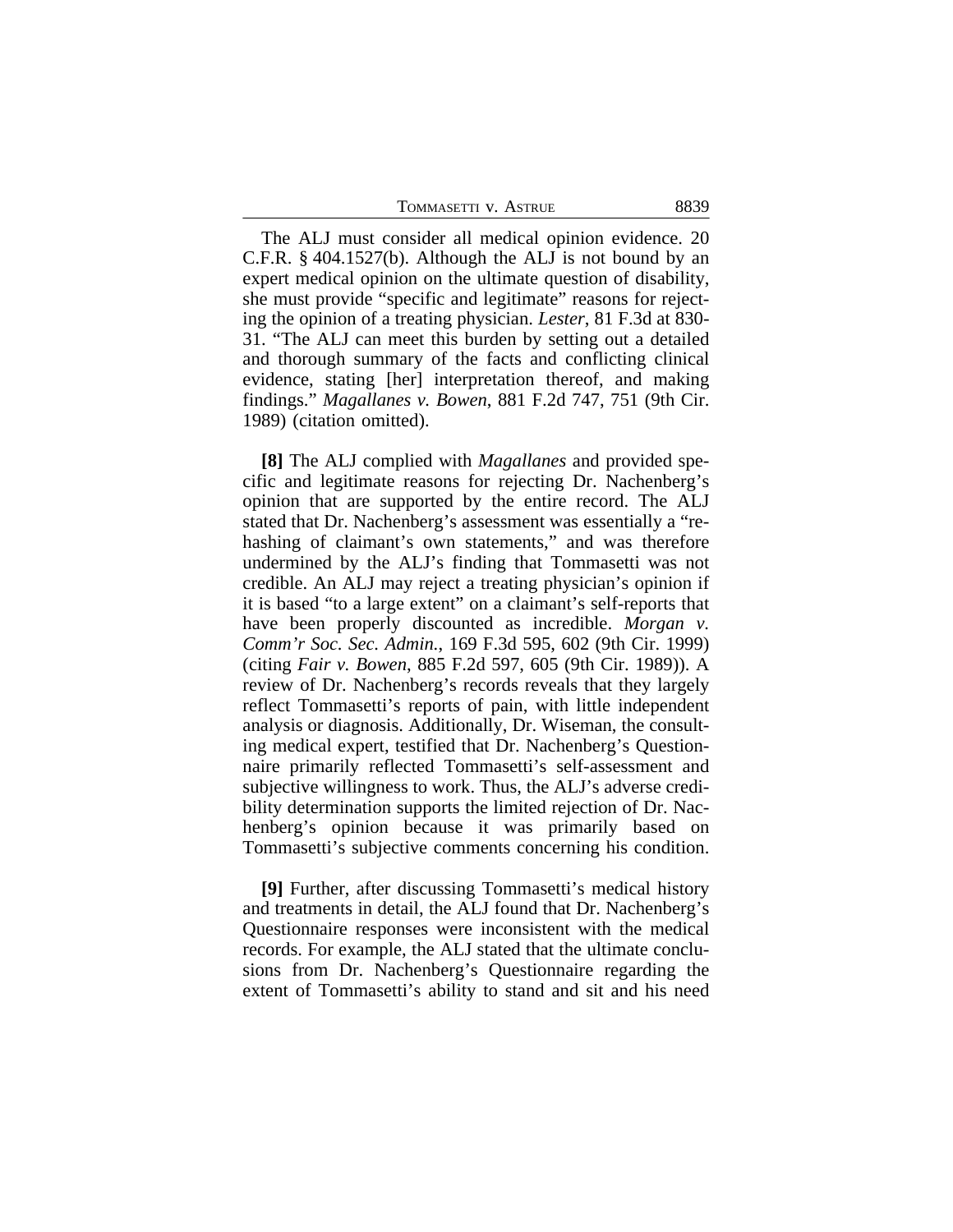for breaks "did not mesh with her objective data or history." Indeed, Dr. Nachenberg's medical records do not provide support for the limitations set out in the Questionnaire. The incongruity between Dr. Nachenberg's Questionnaire responses and her medical records provides an additional specific and legitimate reason for rejecting Dr. Nachenberg's opinion of Tommasetti's limitations.

**[10]** Tommasetti contends that Dr. Wiseman's "deferral" to Dr. Nachenberg's assessment weighs against the ALJ's rejection of Dr. Nachenberg's opinion. Although Dr. Wiseman "accepted" Dr. Nachenberg's opinion, Dr. Wiseman simultaneously concluded that Dr. Nachenberg's opinion was based on Tommasetti's self-reporting and expressed doubts as to Tommasetti's limitations. He also refused to provide a definite opinion of Tommasetti's condition or limitations. Dr. Wiseman's testimony, although equivocal, did not amount to a concurrence in Dr. Nachenberg's opinion but only indicated that he accepted her opinion because she was a qualified physician. In any event, the ALJ is the final arbiter with respect to resolving ambiguities in the medical evidence. *See Andrews v. Shalala*, 53 F.3d 1035, 1039-40 (9th Cir. 1995) ("The ALJ is responsible for determining credibility, resolving conflicts in medical testimony, and for resolving ambiguities.") (citing *Magallanes*, 881 F.2d at 750). On this record, the ALJ reasonably rejected Dr. Nachenberg's opinion to the extent that it precluded Tommasetti from performing sedentary work.

## **C. Tommasetti's Ability to Perform Past Work and Other Work**

**[11]** Tommasetti further argues that the ALJ committed error at step four by finding that he could have returned to past work as an electronics assembler. The ALJ determined that Tommasetti's physical impairment limited him to "sedentary work," with a maximum lifting capacity of ten pounds. At step four, the ALJ and VE agreed that, based on the elec-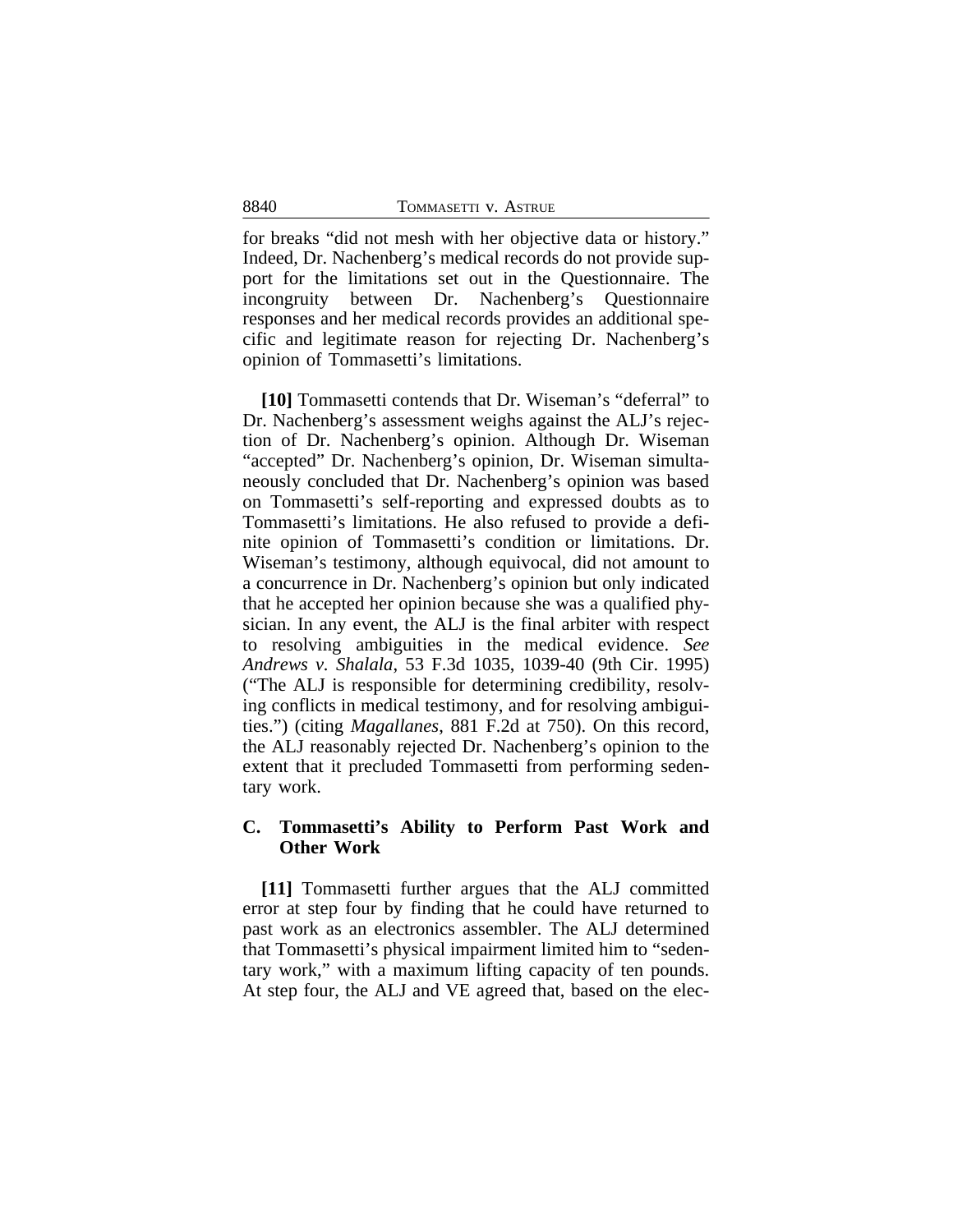tronics assembler job classification in the *Dictionary of Occupational Titles* ("DOT"), Tommasetti could not perform electronics assembly work as he actually performed it because it would require him to lift more than ten pounds. However, the VE testified that electronics assembly work is performed in a variety of ways in the national economy. The ALJ deferred to the VE's assessment, stating that "regardless of the differences in demands in the position as performed in the national economy, it would not ordinarily require that the individual perform activities requiring a greater residual functional capacity" than that of Tommasetti.

**[12]** This assessment is contrary to the ALJ's determination that Tommasetti could only perform "sedentary" work because the DOT lists the "electronics assembler" position as requiring "light" exertion. *Dictionary of Occupational Titles* § 726.684-018 (4th ed. 1991); *see* 20 C.F.R. § 404.1567(a), (b). The DOT creates a rebuttable presumption as to the job classification. *Johnson*, 60 F.3d at 1435. To deviate from the DOT classification, an ALJ "may rely on expert testimony which contradicts the DOT, but only insofar as the record contains persuasive evidence to support the deviation." *Id.* Here, the ALJ offered her own speculative explanation to rebut the DOT's presumptive exertion requirement, commenting that the reason for the light exertion label is that the position "may require some pushing or pulling of arm controls." She concluded that this requirement should not elevate the job classification from sedentary to light. The ALJ also deferred to the VE's personal knowledge and experience as superseding the DOT to the extent that the light exertion label was related to any standing/walking requirements.

**[13]** The ALJ's determination that Tommasetti could return to his work as an electronics assembler is not supported by the record. Instead of persuasive evidence in the record, the ALJ relied on her own speculation and the VE's brief and indefinite testimony. *Id.*; Soc. Sec. Ruling 00-4p (Dec. 4, 2000) (stating that "[t]he adjudicator must resolve the conflict by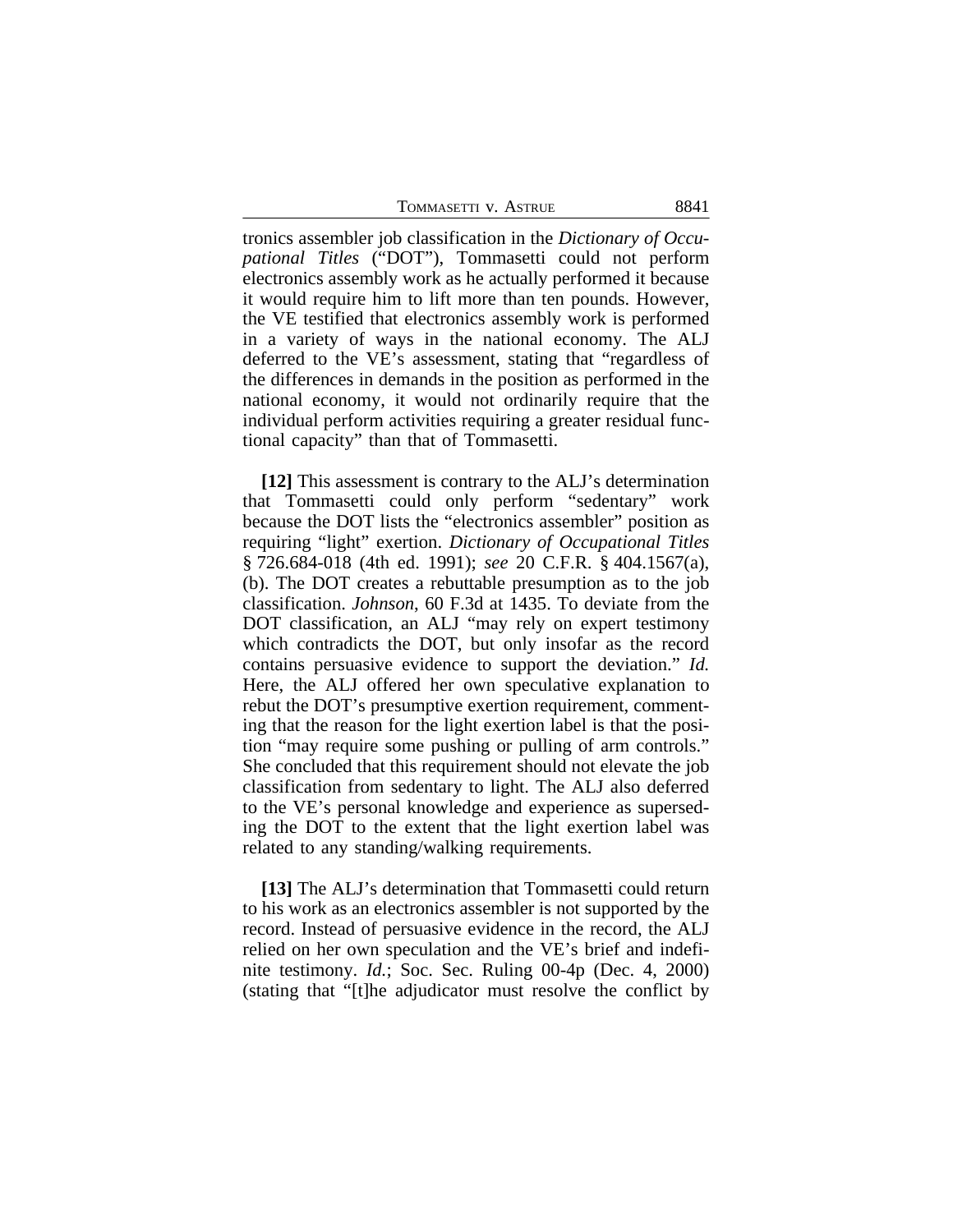determining if the explanation given by the VE or [vocational specialist) is reasonable and provides a basis for relying on the VE or [vocational specialist] testimony rather than on the DOT information"). The ALJ did not identify what aspect of the VE's experience warranted deviation from the DOT, and did not point to any evidence in the record other than the VE's sparse testimony for the deviation. Therefore, the ALJ's step four finding was erroneous.

**[14]** Although the ALJ's step four determination constitutes error, it is harmless error in light of the ALJ's alternative finding at step five. At step five, the ALJ concluded that, assuming Tommasetti could not perform past work, he could still perform other work in the national and local economies that existed in significant numbers. 20 C.F.R. §§ 404.1520(a) (4)(v), 404.1560(c); *Robbins*, 466 F.3d at 885 (holding that error that is inconsequential to the ultimate nondisability determination is harmless error). The ALJ, relying on the VE's testimony, found that Tommasetti could work as a semiconductor assembler, which is a sedentary, semi-skilled position offering 100,000 positions nationally and 9,000 regionally. *See Dictionary of Occupational Titles* § 726.684- 034. The VE testified that Tommasetti's prior skills as an electronics assembler transferred to the "very closely related" semiconductor assembler job because both positions involve similar assembler tools, assembler products, and subassembly components, and the semiconductor assembler position simply involves smaller items.

**[15]** The ALJ also found that the VE's testimony augmented Rule 201.07 of the Medical Vocational Guidelines (the "grids"), 20 C.F.R. Part 404, Subpart P, Appendix 2,**<sup>4</sup>**

**<sup>4</sup>**We summarized the role of the grids, in the evaluation of a disability claim in *Lounsburry v. Barnhart*, 468 F.3d 1111, 1114-15 (9th Cir. 2006):

The grids are applied at the fifth step of the analysis under 20 C.F.R. § 404.1520, and present, in table form, a short-hand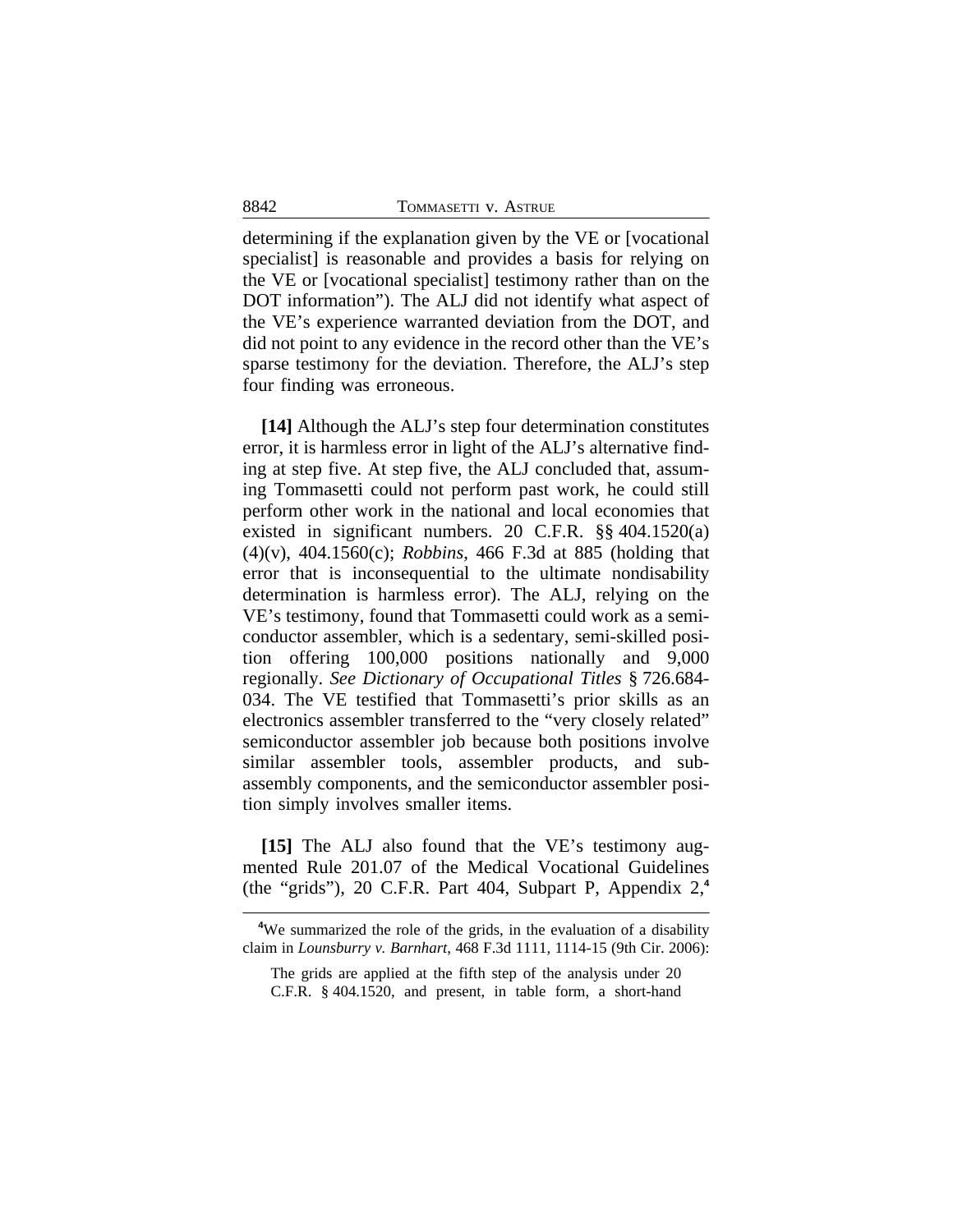| TOMMASETTI V. ASTRUE | 8843 |
|----------------------|------|
|                      |      |

which provides an alternate basis for finding that Tommasetti was not disabled. Pursuant to Rule 201.07, a claimant of advanced age who is limited to sedentary work, has a high school degree, can perform skilled or semi-skilled work, and has transferrable skills is "not disabled." Rule 201.07 is augmented by Rule 201.00(f), which states that "[i]n order to find transferability of skills to skilled sedentary work for individuals who are of advanced age . . . , there must be very little, if any, vocational adjustment required in terms of tools, work processes, work settings, or the industry." Tommasetti meets these criteria.

Tommasetti argues that the ALJ's step five determination is undermined by this court's decision in *Lounsburry v. Barnhart*, 468 F.3d 1111 (9th Cir. 2006), which was filed after the district court's decision in this case. In *Lounsburry*, the claimant was restricted to performing light work and had transferrable skills. *Id.* at 1116. The court found that Rule 202.07, from the grid table governing light exertion, applied and that Footnote 2 to Rule 202.07 expressly incorporated language from Rule 202.00(c). *Id*. The result of this incorporation was that a person of advanced age with a high school degree who could do light work could only be found "not disabled" if her skills were readily transferable to a "significant range" of

method for determining the availability and numbers of suitable jobs for a claimant. [*Tackett v. Apfel*, 180 F.3d 1094, 1101 (9th Cir. 1999).] The grids categorize jobs by their physical-exertional requirements, and set forth a table for each category. A claimant's placement with the appropriate table is determined by applying a matrix of four factors identified by Congress—a claimant's age, education, previous work experience, and physical ability. For each combination of these factors, they direct a finding of either "disabled" or "not disabled" based on the number of jobs in the national economy in that category of physicalexertional requirements. *Id.* If a claimant is found able to work jobs that exist in significant numbers, the claimant is generally considered not disabled. *Heckler v. Campbell*, 461 U.S. 458, 461 . . . (1983).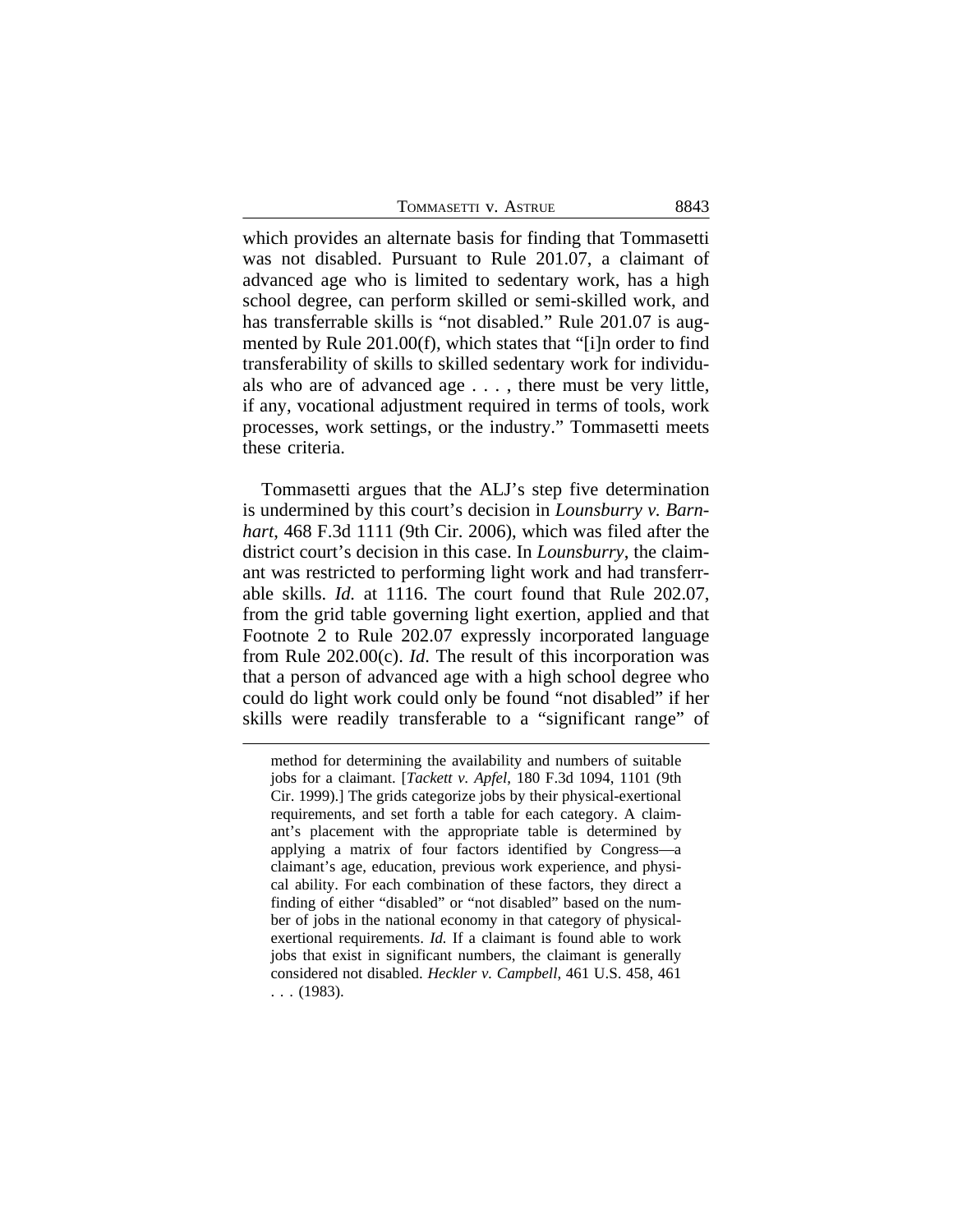semi-skilled or skilled work. *Id.* at 1116-17. The court held that one "occupation" did not constitute a "significant range" and, because the ALJ had only identified one occupation, Lounsburry was "disabled." *Id.* at 1117.

**[16]** Tommasetti asks the court to extend *Lounsburry's* definition of "significant range," which pertains to a *light* work analysis under Rule 202.00(c), to his case, which involves a *sedentary* work analysis under Rule 201.07. He asserts that applying *Lounsburry*, the ALJ erred at step five by identifying only one occupation to which Tommasetti could adjust, *i.e*., semiconductor assembler. We do not agree. *Lounsburry* is distinguishable because it involved a different grid rule that was based on light exertion (Rule 202.07), whereas this case involves a grid rule based on sedentary exertion (Rule 201.07). A plain reading of Rule 201.07 makes clear that it is not augmented by Rule 202.00(c), the specific text which was the driving consideration in *Lounsburry*. 468 F.3d at 1116-17. Moreover, the grid rules related to sedentary exertion do not contain the language of Rule 202.00(c).**<sup>5</sup>** The Social Security Administration has promulgated rules that treat jobs requiring light exertion and sedentary exertion differently under the grids. Tommasetti has not convinced us that we should do otherwise. Accordingly, we reject Tommasetti's attempt to graft rules applicable to the light exertion grid onto the sedentary exertion grid. A contrary result would lead to the confused and arbitrary application of grid rules from one exertional category to other exertional categories and might well, in effect, defeat the goal of consistency and uniformity in decision-making that the particularized grids serve. *See* Soc. Sec. Ruling 83-10 (1983) (stating that the regulations were expanded to include Appendix 2 and the grids to "increase consistency and promote the uniformity with which disability determinations are made" at step five).

**<sup>5</sup>**Tommasetti's argument that Rule 201.00(e) is the "same provision" as Rule 202.00(c) is not persuasive based on the text of the rules.